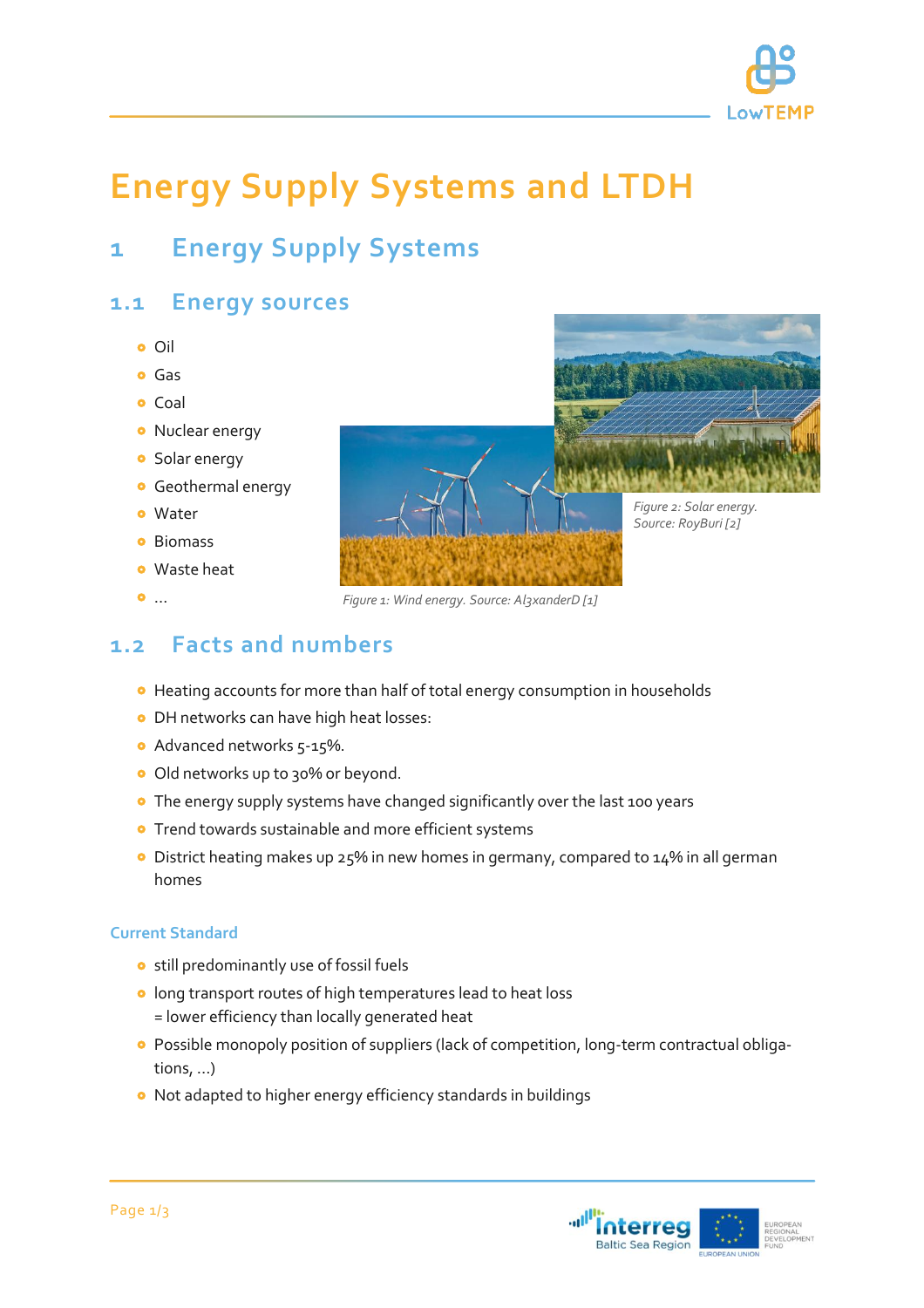

# **2 Low Temperature District Heating**

#### **2.1 District Heating History**

| Generation                         | Tempera-<br>tures             | <b>Sources</b>                                                           | "Consequences"                                                                                   |
|------------------------------------|-------------------------------|--------------------------------------------------------------------------|--------------------------------------------------------------------------------------------------|
| 1st Generation<br>1880-1930        | steam<br>$<$ 200 $^{\circ}$ C | <b>Coal steam boilers and some</b><br><b>CHP</b> plants                  |                                                                                                  |
| <b>2nd Generation</b><br>1930-1980 | $>100^{\circ}C$               | Coal and oil-based CHP and<br>some heat-only boilers                     |                                                                                                  |
| 3rd Generation<br>1980-2020        | $< 100^{\circ}$ C             | Large-scale CHP, distributed<br>CHP, biomass and waste incin-<br>eration | Lower pressure, integration of<br>several sources possible                                       |
| 4th Generation                     | below<br>$50 - 70$ °C         | More renewable sources and sur-<br>plus heat                             | Well insulated buildings, low<br>temp heating installations, new<br>ways of hot water production |

### **2.2 Currently expanding LTDH 4 th Generation**

- LT heat supply network with reduced feed (55 ° C to 70 ° C) and return temperatures (25 ° C to 40 ° C)
- Low-temperature district heating networks can make a significant contribution to the sustainable and efficient use of energy resources
- Adaptation to the requirements of lower heating temperatures in the areas of energy-efficient buildings, which means a considerable reduction of heat demand
- Optimized integration of renewable energy sources (geothermal and solar energy) and industrial waste heat
- Reduced heat loss in pipes through improved insulation and lower network temperatures

# **3 Research and Potential**

- Horizon 2020 European Union funding for research and projects
- Heat Roadmap Europe open access data for heating and cooling demand in Europe
- LowTEMP Baltic Sea Region
- Aarlborg University Research center for district heating